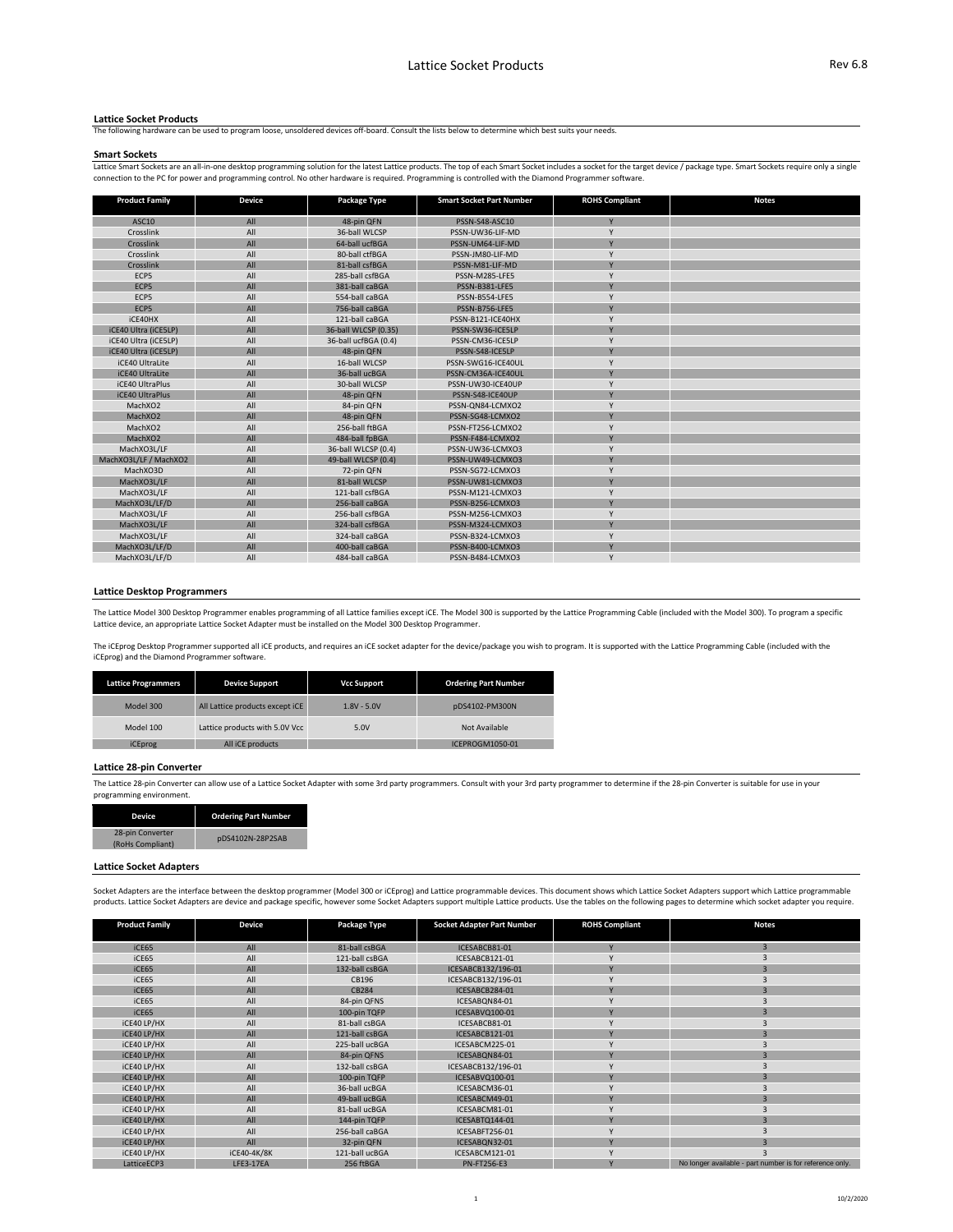| <b>Product Family</b>          | <b>Device</b>                            | <b>Package Type</b>                | <b>Socket Adapter Part Number</b>          | <b>ROHS Compliant</b> | <b>Notes</b>                                                                                                          |
|--------------------------------|------------------------------------------|------------------------------------|--------------------------------------------|-----------------------|-----------------------------------------------------------------------------------------------------------------------|
| LatticeECP3                    | LFE3-17EA                                | 484 fpBGA                          | PN-F484-E3                                 |                       |                                                                                                                       |
| LatticeECP3                    | LFE3-17EA                                | 328 csBGA                          | PN-M328-E3                                 |                       |                                                                                                                       |
| LatticeECP3                    | LFE3-35EA                                | 256 ftBGA                          | <b>PN-FT256-E3</b>                         |                       | No longer available - part number is for reference only.                                                              |
| LatticeECP3<br>LatticeECP3     | <b>LFE3-35EA</b><br>LFE3-35EA            | 484 fpBGA<br>672 fpBGA             | PN-F484-E3<br>PN-F672-E3                   |                       |                                                                                                                       |
| LatticeECP3                    | <b>LFE3-70EA</b>                         | 484 fpBGA                          | PN-F484-E3                                 |                       |                                                                                                                       |
| LatticeECP3                    | LFE3-70EA                                | 672 fpBGA                          | PN-F672-E3                                 |                       |                                                                                                                       |
| LatticeECP3                    | LFE3-70EA                                | 1156 fpBGA                         | PN-F1156-E3                                |                       |                                                                                                                       |
| LatticeECP3                    | LFE3-95EA                                | 484 fpBGA                          | PN-F484-E3                                 |                       |                                                                                                                       |
| LatticeECP3                    | <b>LFE3-95EA</b>                         | 672 fpBGA                          | PN-F672-E3<br>PN-F1156-E3                  |                       |                                                                                                                       |
| LatticeECP3<br>LatticeECP3     | LFE3-95EA<br>LFE3-150EA                  | 1156 fpBGA<br>672 fpBGA            | PN-F672-E3                                 |                       |                                                                                                                       |
| LatticeECP3                    | LFE3-150EA                               | 1156 fpBGA                         | PN-F1156-E3                                |                       |                                                                                                                       |
| LatticeECP2S                   | LFE2-6SE                                 | 144 pin TQFP                       | <b>PN-TN144/E2</b>                         |                       |                                                                                                                       |
| LatticeECP2S                   | LFE2-6SE                                 | 256 ball fpBGA                     | <b>PN-FN256/E2</b>                         |                       |                                                                                                                       |
| LatticeECP2S<br>LatticeECP2S   | <b>LFE2-12SE</b><br><b>LFE2-12SE</b>     | 144 pin TQFP                       | <b>PN-TN144/E2</b><br><b>PN-QN208/E2</b>   |                       |                                                                                                                       |
| LatticeECP2S                   | <b>LFE2-12SE</b>                         | 208 pin PQFP<br>256 ball fpBGA     | <b>PN-FN256/E2</b>                         |                       |                                                                                                                       |
| LatticeECP2S                   | <b>LFE2-12SE</b>                         | 484 ball fpBGA                     | <b>PN-FN484/E2</b>                         |                       | No longer available - part number is for reference only.                                                              |
| LatticeECP2S                   | <b>LFE2-20SE</b>                         | 208 pin PQFP                       | <b>PN-QN208/E2</b>                         |                       |                                                                                                                       |
| LatticeECP2S                   | <b>LFE2-20SE</b>                         | 256 ball fpBGA                     | <b>PN-FN256/E2</b>                         |                       |                                                                                                                       |
| LatticeECP2S<br>LatticeECP2S   | <b>LFE2-20SE</b><br><b>LFE2-20SE</b>     | 484 ball fpBGA<br>672 ball fpBGA   | <b>PN-FN484/E2</b><br><b>PN-FN672/E2</b>   |                       | No longer available - part number is for reference only.<br>No longer available - part number is for reference only.  |
| LatticeECP2S                   | <b>LFE2-35SE</b>                         | 484 ball fpBGA                     | <b>PN-FN484/E2</b>                         |                       | No longer available - part number is for reference only.                                                              |
| LatticeECP2S                   | <b>LFE2-35SE</b>                         | 672 ball fpBGA                     | <b>PN-FN672/E2</b>                         |                       | No longer available - part number is for reference only.                                                              |
| LatticeECP2S                   | <b>LFE2-50SE</b>                         | 484 ball fpBGA                     | <b>PN-FN484/E2</b>                         |                       | No longer available - part number is for reference only.                                                              |
| LatticeECP2S                   | <b>LFE2-50SE</b>                         | 672 ball fpBGA                     | <b>PN-FN672/E2</b>                         |                       | No longer available - part number is for reference only.                                                              |
| LatticeECP2S                   | <b>LFE2-70SE</b>                         | 672 ball fpBGA                     | <b>PN-FN672/E2</b>                         |                       | No longer available - part number is for reference only.                                                              |
| LatticeECP2S<br>LatticeECP2MS  | <b>LFE2-70SE</b><br>LFE2M20SE            | 900 ball fpBGA<br>256 ball fpBGA   | Not Available<br><b>PN-FN256/E2M</b>       | $\mathsf{V}$          |                                                                                                                       |
| LatticeECP2MS                  | LFE2M20SE                                | 484 ball fpBGA                     | <b>PN-FN484/E2M</b>                        |                       | No longer available - part number is for reference only.                                                              |
| LatticeECP2MS                  | LFE2M35SE                                | 256 ball fpBGA                     | <b>PN-FN256/E2M</b>                        |                       |                                                                                                                       |
| LatticeECP2MS                  | LFE2M35SE                                | 484 ball fpBGA                     | <b>PN-FN484/E2M</b>                        |                       | No longer available - part number is for reference only.                                                              |
| LatticeECP2MS                  | LFE2M35SE                                | 672 ball fpBGA                     | <b>PN-FN672/E2M</b>                        |                       | No longer available - part number is for reference only.                                                              |
| LatticeECP2MS<br>LatticeECP2MS | LFE2M50SE<br>LFE2M50SE                   | 484 ball fpBGA<br>672 ball fpBGA   | <b>PN-FN484/E2M</b><br><b>PN-FN672/E2M</b> |                       | No longer available - part number is for reference only.<br>No longer available - part number is for reference only.  |
| LatticeECP2MS                  | LFE2M50SE                                | 900 ball fpBGA                     | Not Available                              |                       |                                                                                                                       |
| LatticeECP2MS                  | LFE2M70SE                                | 900 ball fpBGA                     | <b>Not Available</b>                       |                       |                                                                                                                       |
| LatticeECP2MS                  | LFE2M70SE                                | 1152 ball fpBGA                    | Not Available                              |                       |                                                                                                                       |
| LatticeECP2MS                  | LFE2M100SE                               | 900 ball fpBGA                     | Not Available                              |                       |                                                                                                                       |
| LatticeECP2MS<br>LatticeECP2MS | LFE2M100SE<br>LFE2M100SE                 | 1152 ball fpBGA<br>1156 ball fpBGA | Not Available<br><b>Not Available</b>      |                       |                                                                                                                       |
| LatticeXP2                     | LFXP2-5E                                 | 132 ball csBGA                     | PN-M132/LFXP2                              |                       |                                                                                                                       |
| LatticeXP2                     | LFXP2-5E                                 | 144 pin TQFP                       | PN-T144/LFXP2                              |                       |                                                                                                                       |
| LatticeXP2                     | LFXP2-5E                                 | 208 pin PQFP                       | PN-Q208/LFXP2                              |                       |                                                                                                                       |
| LatticeXP2                     | LFXP2-5E                                 | 256 ball ftBGA                     | PN-FT256/LFXP2                             |                       | No longer available - part number is for reference only.                                                              |
| LatticeXP2<br>LatticeXP2       | LFXP2-8E<br>LFXP2-8E                     | 132 ball csBGA<br>144 pin TQFP     | PN-M132/LFXP2<br>PN-T144/LFXP2             |                       |                                                                                                                       |
| LatticeXP2                     | LFXP2-8E                                 | 208 pin PQFP                       | PN-Q208/LFXP2                              |                       |                                                                                                                       |
| LatticeXP2                     | LFXP2-8E                                 | 256 ball ftBGA                     | PN-FT256/LFXP2                             |                       | No longer available - part number is for reference only.                                                              |
| LatticeXP2                     | <b>LFXP2-17E</b>                         | 208 pin PQFP                       | PN-Q208/LFXP2                              |                       |                                                                                                                       |
| LatticeXP2                     | <b>LFXP2-17E</b>                         | 256 ball ftBGA                     | PN-FT256/LFXP2                             |                       | No longer available - part number is for reference only.                                                              |
| LatticeXP2<br>LatticeXP2       | <b>LFXP2-17E</b><br><b>LFXP2-30E</b>     | 484 ball fpBGA<br>256 ball ftBGA   | PN-F484/LFXP2<br>PN-FT256/LFXP2            |                       | No longer available - part number is for reference only.                                                              |
| LatticeXP2                     | <b>LFXP2-30E</b>                         | 484 ball fpBGA                     | PN-F484/LFXP2                              |                       |                                                                                                                       |
| LatticeXP2                     | <b>LFXP2-30E</b>                         | 672 ball fp BGA                    | <b>PN-F672/LFXP2</b>                       | V                     |                                                                                                                       |
| LatticeXP2                     | LFXP2-40E                                | 484 ball fpBGA                     | PN-F484/LFXP2                              |                       |                                                                                                                       |
| LatticeXP2                     | <b>LFXP2-40E</b>                         | 672 ball fpBGA                     | PN-F672/LFXP2                              |                       |                                                                                                                       |
| LatticeXP<br>LatticeXP         | LFXP3C<br>LFXP3C                         | 100 pin TQFP<br>144 pin TQFP       | PN-T100/LFXP3C<br>PN-T144/LFXP3C           |                       |                                                                                                                       |
| LatticeXP                      | LFXP3C                                   | 208 pin PQFP                       | PN-Q208/LFXP3C                             |                       |                                                                                                                       |
| LatticeXP                      | LFXP3E                                   | 100 pin TQFP                       | PN-T100/LFXP3E                             |                       | No longer available - part number is for reference only, 1                                                            |
| LatticeXP                      | LFXP3E                                   | 144 pin TQFP                       | PN-T144/LFXP3E                             |                       | No longer available - part number is for reference only, 1                                                            |
| LatticeXP                      | LFXP3E                                   | 208 pin PQFP                       | PA-Q208/LFXP3E                             |                       | No longer available - part number is for reference only, 1                                                            |
| LatticeXP<br>LatticeXP         | LFXP6C<br>LFXP6C                         | 144 pin TQFP<br>208 pin PQFP       | PN-T144/LFXP3C<br>PN-Q208/LFXP3C           |                       | No longer available - part number is for reference only                                                               |
| LatticeXP                      | LFXP6C                                   | 256 ball fpBGA                     | PN-F256/LFXP10C                            |                       | No longer available - part number is for reference only                                                               |
| LatticeXP                      | LFXP6E                                   | 144 pin TQFP                       | PN-T144/LFXP3E                             |                       | No longer available - part number is for reference only, 1                                                            |
| LatticeXP                      | LFXP6E                                   | 208 pin PQFP                       | PA-Q208/LFXP3E                             |                       | No longer available - part number is for reference only, 1                                                            |
| LatticeXP                      | LFXP6E                                   | 256 ball fpBGA                     | PN-F256/LFXP10E                            |                       | No longer available - part number is for reference only, 1<br>No longer available - part number is for reference only |
| LatticeXP<br>LatticeXP         | LFXP10C<br>LFXP10C                       | 256 ball fpBGA<br>388 ball fpBGA   | PN-F256/LFXP10C<br>PN-F388/LFXP10C         |                       |                                                                                                                       |
| LatticeXP                      | LFXP10E                                  | 256 ball fpBGA                     | PN-F256/LFXP10E                            |                       | No longer available - part number is for reference only, 1                                                            |
| LatticeXP                      | LFXP10E                                  | 388 ball fpBGA                     | PN-F388/LFXP10E                            |                       | No longer available - part number is for reference only, 1                                                            |
| LatticeXP                      | LFXP15C                                  | 256 ball fpBGA                     | PN-F256/LFXP10C                            |                       | No longer available - part number is for reference only                                                               |
| LatticeXP                      | LFXP15C                                  | 388 ball fpBGA                     | PN-F388/LFXP10C                            |                       |                                                                                                                       |
| LatticeXP<br>LatticeXP         | LFXP15C<br>LFXP15E                       | 484 ball fpBGA<br>256 ball fpBGA   | PN-F484/LFXP20C<br>PN-F256/LFXP10E         |                       | No longer available - part number is for reference only<br>No longer available - part number is for reference only, 1 |
| LatticeXP                      | LFXP15E                                  | 388 ball fpBGA                     | PN-F388/LFXP10E                            |                       | No longer available - part number is for reference only, 1                                                            |
| LatticeXP                      | LFXP15E                                  | 484 ball fpBGA                     | PN-F484/LFXP20E                            |                       | No longer available - part number is for reference only, 1                                                            |
| LatticeXP                      | LFXP20C                                  | 256 ball fpBGA                     | PN-F256/LFXP10C                            |                       | No longer available - part number is for reference only                                                               |
| LatticeXP                      | LFXP20C                                  | 388 ball fpBGA                     | PN-F388/LFXP10C                            |                       |                                                                                                                       |
| LatticeXP<br>LatticeXP         | LFXP20C<br>LFXP20E                       | 484 ball fpBGA<br>256 ball fpBGA   | PN-F484/LFXP20C<br>PN-F256/LFXP10E         |                       | No longer available - part number is for reference only<br>No longer available - part number is for reference only, 1 |
| LatticeXP                      | LFXP20E                                  | 388 ball fpBGA                     | PN-F388/LFXP10E                            |                       | No longer available - part number is for reference only, 1                                                            |
| LatticeXP                      | LFXP20E                                  | 484 ball fpBGA                     | PN-F484/LFXP20E                            |                       | No longer available - part number is for reference only, 1                                                            |
| ispXPGA                        | LFX125 B/C                               | 256 ball fpBGA                     | PN-F256/LFX200                             |                       |                                                                                                                       |
| ispXPGA                        | LFX125 B/C                               | 516 ball fpBGA                     | PA-F516/LFX200                             | N                     |                                                                                                                       |
| ispXPGA<br>ispXPGA             | LFX200 B/C<br><b>LFX200 B/C</b>          | 256 ball fpBGA<br>516 ball fpBGA   | PN-F256/LFX200<br>PA-F516/LFX200           | ${\sf N}$             |                                                                                                                       |
| ispXPGA                        | <b>LFX500 B/C</b>                        | 516 ball fpBGA                     | PA-F516/LFX200                             | ${\sf N}$             |                                                                                                                       |
| ispXPGA                        | <b>LFX500 B/C</b>                        | 900 ball fpBGA                     | PA-F900/LFX1200                            | N                     |                                                                                                                       |
| ispXPGA                        | LFX1200 B/C                              | 680 ball fpBGA                     | PA-FE680/LFX1200                           | ${\sf N}$             |                                                                                                                       |
| ispXPGA                        | LFX1200 B/C                              | 900 ball fpBGA                     | PA-F900/LFX1200                            | N                     |                                                                                                                       |
| ispXPGA<br>ispXPGA             | <b>LFX125E B/C</b><br><b>LFX125E B/C</b> | 256 ball fpBGA<br>516 ball fpBGA   | PN-F256/LFX200<br>PA-F516/LFX200           | ${\sf N}$             |                                                                                                                       |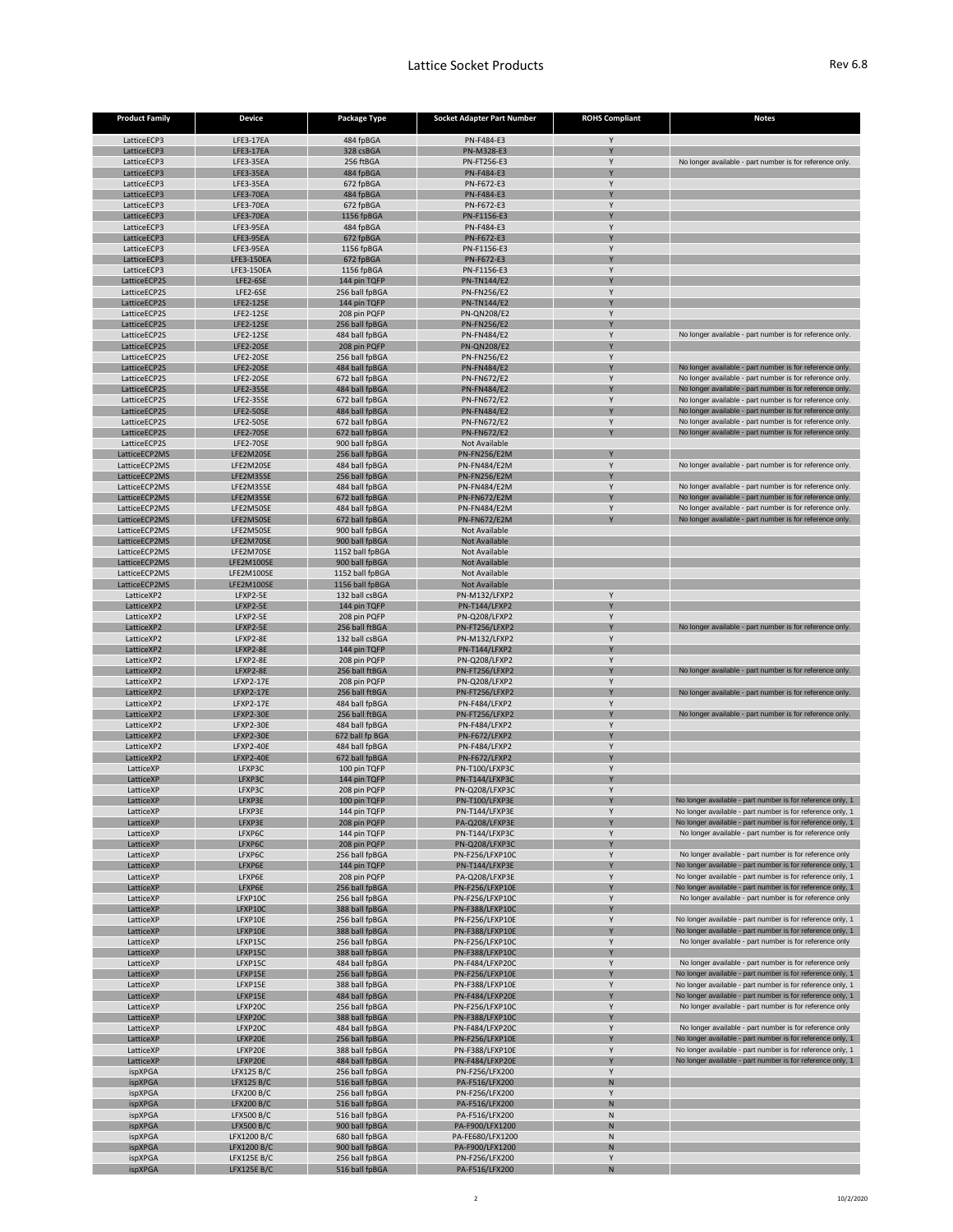| <b>Product Family</b>              | <b>Device</b>                             | <b>Package Type</b>              | <b>Socket Adapter Part Number</b>              | <b>ROHS Compliant</b> | <b>Notes</b>                                                                                                         |
|------------------------------------|-------------------------------------------|----------------------------------|------------------------------------------------|-----------------------|----------------------------------------------------------------------------------------------------------------------|
| ispXPGA                            | <b>LFX200E B/C</b>                        | 256 ball fpBGA                   | PN-F256/LFX200                                 | $\mathsf{V}$          |                                                                                                                      |
| <b>ispXPGA</b>                     | <b>LFX200E B/C</b>                        | 516 ball fpBGA                   | PA-F516/LFX200                                 | N                     |                                                                                                                      |
| ispXPGA                            | <b>LFX500E B/C</b>                        | 516 ball fpBGA                   | PA-F516/LFX200                                 | N                     |                                                                                                                      |
| <b>ispXPGA</b><br>ispXPGA          | <b>LFX500E B/C</b><br><b>LFX1200E B/C</b> | 900 ball fpBGA<br>680 ball fpBGA | PA-F900/LFX1200<br>PA-FE680/LFX1200            | N<br>N                |                                                                                                                      |
| ispXPGA                            | <b>LFX1200E B/C</b>                       | 900 ball fpBGA                   | PA-F900/LFX1200                                | N                     |                                                                                                                      |
| MachXO2                            | All                                       | 332 ball caBGA                   | PN-B332-LCMXO2                                 |                       | 2                                                                                                                    |
| MachXO2                            | All                                       | 100 pin TQFP                     | PN-T100-LCMXO2                                 |                       | $\overline{2}$                                                                                                       |
| MachXO2<br>MachXO2                 | All<br>All                                | 144 pin TQFP<br>132 ball csBGA   | PN-T144-LCMXO2<br>PN-M132-LCMXO2               |                       | $\overline{2}$<br>2                                                                                                  |
| MachXO2                            | All                                       | 256 ball caBGA                   | PN-B256-LCMXO2                                 |                       | $\overline{2}$                                                                                                       |
| MachXO2                            | All                                       | 256 ball ftBGA                   | See Smart Sockets for Support                  |                       | $\overline{2}$                                                                                                       |
| MachXO2                            | All                                       | 484 ball fpBGA                   | PN-F484-LCMXO2                                 |                       |                                                                                                                      |
| MachXO2<br>MachXO2                 | All<br>All                                | 64 ball ucBGA<br>32 pin QFN      | PN-UM64-LCMXO2<br>PN-S32-LCMXO2                |                       | $\overline{2}$                                                                                                       |
| MachXO2                            | All                                       | 184 ball csBGA                   | PN-M184-LCMXO2                                 |                       | $\overline{2}$                                                                                                       |
| MachXO2                            | LCMXO2-1200                               | 25 ball WLCSP                    | PN-UWG25-LCMXO2-1200                           |                       | $\overline{2}$                                                                                                       |
| MachXO                             | LAMXO256C                                 | 100 pin TQFP                     | PN-T100/LCMXO640C                              |                       |                                                                                                                      |
| MachXO<br>MachXO                   | LAMXO256E<br>LAMXO640C                    | 100 pin TQFP<br>100 pin TQFP     | PN-T100/LCMXO640E<br>PN-T100/LCMXO640C         |                       | 1                                                                                                                    |
| MachXO                             | LAMXO640C                                 | 144 pin TQFP                     | PN-T144/LCMXO640C                              |                       |                                                                                                                      |
| MachXO                             | LAMXO640C                                 | 256 ball ftBGA                   | PN-FT256/LCMXOC                                |                       |                                                                                                                      |
| MachXO                             | LAMXO640E                                 | 100 pin TQFP                     | PN-T100/LCMXO640E                              |                       |                                                                                                                      |
| MachXO<br>MachXO                   | LAMXO640E<br>LAMXO640E                    | 144 pin TQFP<br>256 ball ftBGA   | PN-T144/LCMXO640E<br>PN-FT256/LCMXOE           |                       |                                                                                                                      |
| MachXO                             | LAMXO1200E                                | 100 pin TQFP                     | PN-T100/LCMXO1200E                             |                       |                                                                                                                      |
| MachXO                             | LAMXO1200E                                | 144 pin TQFP                     | PN-T144/LCMXO640E                              |                       |                                                                                                                      |
| MachXO                             | <b>LAMXO1200E</b>                         | 256 ball ftBGA                   | PN-FT256/LCMXOE                                |                       |                                                                                                                      |
| MachXO                             | LAMXO2280E                                | 100 pin TQFP                     | PN-T100/LCMXO1200E                             |                       |                                                                                                                      |
| MachXO<br>MachXO                   | LAMXO2280E<br>LAMXO2280E                  | 144 pin TQFP<br>256 ball ftBGA   | PN-T144/LCMXO640E<br>PN-FT256/LCMXOE           |                       |                                                                                                                      |
| MachXO                             | LAMXO2280E                                | 324 ball ftBGA                   | PN-FT324/LCMXOE                                |                       |                                                                                                                      |
| MachXO                             | LCMXO256C                                 | 100 pin TQFP                     | PN-T100/LCMXO640C                              |                       |                                                                                                                      |
| MachXO                             | LCMXO256C                                 | 100 ball csBGA                   | PN-M100/LCMXO640C                              |                       |                                                                                                                      |
| MachXO<br>MachXO                   | LCMXO256E<br>LCMXO256E                    | 100 pin TQFP<br>100 ball csBGA   | PN-T100/LCMXO640E (2)<br>PN-M100/LCMXO640E (2) |                       |                                                                                                                      |
| MachXO                             | LCMXO640C                                 | 100 pin TQFP                     | PN-T100/LCMXO640C                              |                       |                                                                                                                      |
| MachXO                             | LCMXO640C                                 | 144 pin TQFP                     | PN-T144/LCMXO640C                              |                       |                                                                                                                      |
| MachXO                             | LCMXO640C                                 | 100 ball csBGA                   | PN-M100/LCMXO640C                              |                       |                                                                                                                      |
| MachXO                             | LCMXO640C                                 | 132 ball csBGA<br>256 ball ftBGA | PN-M132/LCMXO640C                              |                       |                                                                                                                      |
| MachXO<br>MachXO                   | LCMXO640C<br>LCMXO640C                    | 256 ball caBGA                   | PN-FT256/LCMXOC<br>PN-B256/LCMXOC              |                       |                                                                                                                      |
| MachXO                             | LCMXO640E                                 | 100 pin TQFP                     | PN-T100/LCMXO640E                              |                       |                                                                                                                      |
| MachXO                             | LCMXO640E                                 | 144 pin TQFP                     | PN-T144/LCMXO640E                              |                       |                                                                                                                      |
| MachXO                             | LCMXO640E                                 | 100 ball csBGA                   | PN-M100/LCMXO640E                              |                       |                                                                                                                      |
| MachXO<br>MachXO                   | LCMXO640E<br>LCMXO640E                    | 132 ball csBGA<br>256 ball ftBGA | PN-M132/LCMXO640E<br>PN-FT256/LCMXOE           |                       |                                                                                                                      |
| MachXO                             | LCMXO640E                                 | 256 ball caBGA                   | PN-B256/LCMXOE                                 |                       |                                                                                                                      |
| MachXO                             | <b>LCMXO1200C</b>                         | 100 pin TQFP                     | PN-T100/LCMXO1200C                             |                       |                                                                                                                      |
| MachXO                             | <b>LCMXO1200C</b>                         | 144 pin TQFP                     | PN-T144/LCMXO640C                              |                       |                                                                                                                      |
| MachXO<br>MachXO                   | <b>LCMXO1200C</b><br><b>LCMXO1200C</b>    | 132 ball csBGA<br>256 ball ftBGA | PN-M132/LCMXO640C<br>PN-FT256/LCMXOC           |                       |                                                                                                                      |
| MachXO                             | <b>LCMXO1200C</b>                         | 256 ball caBGA                   | PN-B256/LCMXOC                                 |                       |                                                                                                                      |
| MachXO                             | <b>LCMXO1200E</b>                         | 100 pin TQFP                     | PN-T100/LCMXO1200E                             |                       |                                                                                                                      |
| MachXO                             | LCMXO1200E                                | 144 pin TQFP                     | PN-T144/LCMXO640E                              |                       |                                                                                                                      |
| MachXO<br>MachXO                   | <b>LCMXO1200E</b><br>LCMXO1200E           | 132 ball csBGA<br>256 ball ftBGA | PN-M132/LCMXO640E<br>PN-FT256/LCMXOE           |                       |                                                                                                                      |
| MachXO                             | <b>LCMXO1200E</b>                         | 256 ball caBGA                   | PN-B256/LCMXOE                                 |                       |                                                                                                                      |
| MachXO                             | LCMXO2280C                                | 100 pin TQFP                     | PN-T100/LCMXO1200C                             |                       |                                                                                                                      |
| MachXO                             | <b>LCMXO2280C</b>                         | 144 pin TQFP                     | PN-T144/LCMXO640C                              |                       |                                                                                                                      |
| MachXO<br>MachXO                   | <b>LCMXO2280C</b><br><b>LCMXO2280C</b>    | 132 ball csBGA<br>256 ball ftBGA | PN-M132/LCMXO640C<br>PN-FT256/LCMXOC           |                       |                                                                                                                      |
| MachXO                             | <b>LCMXO2280C</b>                         | 324 ball ftBGA                   | PN-FT324/LCMXOC                                |                       |                                                                                                                      |
| MachXO                             | <b>LCMXO2280C</b>                         | 256 ball caBGA                   | PN-B256/LCMXOC                                 |                       |                                                                                                                      |
| MachXO                             | LCMXO2280E                                | 100 pin TQFP                     | PN-T100/LCMXO1200E                             |                       |                                                                                                                      |
| MachXO<br>MachXO                   | LCMXO2280E<br>LCMXO2280E                  | 144 pin TQFP<br>132 ball csBGA   | PN-T144/LCMXO640E<br>PN-M132/LCMXO640E         |                       |                                                                                                                      |
| MachXO                             | LCMXO2280E                                | 256 ball ftBGA                   | PN-FT256/LCMXOE                                |                       |                                                                                                                      |
| MachXO                             | LCMXO2280E                                | 256 ball caBGA                   | PN-B256/LCMXOE                                 |                       |                                                                                                                      |
| MachXO                             | LCMXO2280E                                | 324 ball ftBGA                   | PN-FT324/LCMXOE                                |                       |                                                                                                                      |
| ispXPLD<br>ispXPLD                 | LC5256M V/B/C<br><b>LC5768MV/B/C</b>      | 256 ball fpBGA<br>256 ball fpBGA | PN-F256/LC5512MX<br>PN-F256/LC5512MX           |                       |                                                                                                                      |
| ispXPLD                            | LC5768M V/B/C                             | 484 ball fpBGA                   | PA-F484/LC5512MX                               | N                     | No longer available - part number is for reference only.                                                             |
| ispXPLD                            | LC5512M V/B/C                             | 208 pin PQFP                     | PA-Q208/LC5512MX                               | N                     |                                                                                                                      |
| ispXPLD                            | LC5512M V/B/C                             | 256 ball fpBGA                   | PN-F256/LC5512MX                               |                       |                                                                                                                      |
| ispXPLD<br>ispXPLD                 | LC5512M V/B/C<br>LC51024MV/B/C            | 484 ball fpBGA<br>484 ball fpBGA | PA-F484/LC5512MX<br>PA-F484/LC5512MX           | N<br>N                | No longer available - part number is for reference only.<br>No longer available - part number is for reference only. |
| ispXPLD                            | LC51024MV/B/C                             | 672 ball fpBGA                   | PN-F672/LC51024MX                              |                       |                                                                                                                      |
| ispMACH 4000 ZE                    | <b>LC4032 ZE</b>                          | 48 pin TQFP                      | PN-T48/LC4032                                  |                       |                                                                                                                      |
| ispMACH 4000 ZE                    | <b>LC4032 ZE</b>                          | 64 ball csBGA                    | PN-M64/LC4000ZE                                |                       |                                                                                                                      |
| ispMACH 4000 ZE<br>ispMACH 4000 ZE | <b>LC4064 ZE</b><br><b>LC4064 ZE</b>      | 48 pin TQFP<br>64 ball csBGA     | PN-T48/LC4032<br>PN-M64/LC4000ZE               |                       |                                                                                                                      |
| ispMACH 4000 ZE                    | <b>LC4064 ZE</b>                          | 64 ball ucBGA                    | PN-UM64/LC4000ZE                               |                       |                                                                                                                      |
| ispMACH 4000 ZE                    | <b>LC4064 ZE</b>                          | 100 pin TQFP                     | PN-T100/LC4256                                 |                       |                                                                                                                      |
| ispMACH 4000 ZE                    | <b>LC4064 ZE</b>                          | 144 ball csBGA                   | PN-M144/LC4000ZE                               |                       |                                                                                                                      |
| ispMACH 4000 ZE<br>ispMACH 4000 ZE | <b>LC4128 ZE</b><br><b>LC4128 ZE</b>      | 100 pin TQFP<br>144 ball csBGA   | PN-T100/LC4256<br>PN-M144/LC4000ZE             |                       |                                                                                                                      |
| ispMACH 4000 ZE                    | <b>LC4128 ZE</b>                          | 144 pin TQFP                     | PN-T144/LC4128V                                | Y                     |                                                                                                                      |
| ispMACH 4000 ZE                    | <b>LC4256 ZE</b>                          | 100 pin TQFP                     | PN-T100/LC4256                                 |                       |                                                                                                                      |
| ispMACH 4000 ZE                    | <b>LC4256 ZE</b>                          | 144 pin TQFP                     | PN-T144/LC4128V                                | Y                     |                                                                                                                      |
| ispMACH 4000 ZE<br>LA-ispMACH 4000 | <b>LC4256 ZE</b><br>LA4032 V              | 144 ball csBGA<br>44 pin TQFP    | PN-M144/LC4000ZE<br>PA-T44/LC4032              | $\mathsf{Y}$<br>N     |                                                                                                                      |
| LA-ispMACH 4000                    | LA4032 V                                  | 48 pin TQFP                      | PN-T48/LC4032                                  |                       |                                                                                                                      |
| LA-ispMACH 4000                    | LA4032 ZC                                 | 48 pin TQFP                      | PN-T48/LC4032                                  | Y                     |                                                                                                                      |
| LA-ispMACH 4000                    | LA4064 V                                  | 44 pin TQFP                      | PA-T44/LC4032                                  | ${\sf N}$             |                                                                                                                      |
| LA-ispMACH 4000                    | LA4064 V                                  | 48 pin TQFP                      | PN-T48/LC4032                                  | Y                     |                                                                                                                      |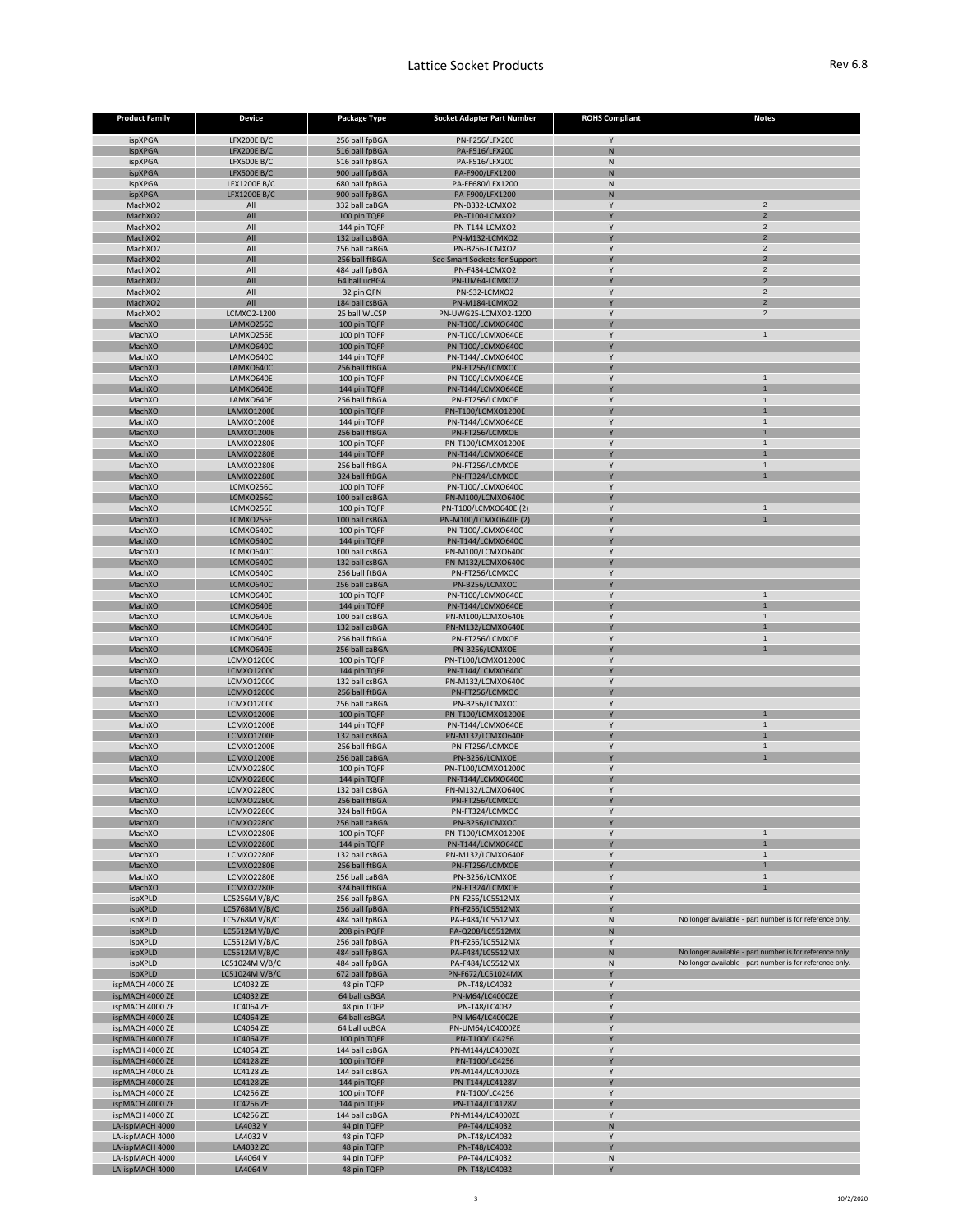| <b>Product Family</b>                           | <b>Device</b>                        | <b>Package Type</b>               | <b>Socket Adapter Part Number</b>                | <b>ROHS Compliant</b> | <b>Notes</b>                                                                                                       |
|-------------------------------------------------|--------------------------------------|-----------------------------------|--------------------------------------------------|-----------------------|--------------------------------------------------------------------------------------------------------------------|
| LA-ispMACH 4000                                 | LA4064 V                             | 100 pin TQFP                      | PN-T100/LC4256                                   | <sup>Y</sup>          |                                                                                                                    |
| LA-ispMACH 4000                                 | LA4064 ZC                            | 48 pin TQFP                       | PN-T48/LC4032                                    | Y                     |                                                                                                                    |
| LA-ispMACH 4000                                 | LA4064 ZC                            | 100 pin TQFP                      | PN-T100/LC4256                                   |                       |                                                                                                                    |
| LA-ispMACH 4000<br>LA-ispMACH 4000              | <b>LA4128 V</b><br>LA4128 V          | 100 pin TQFP<br>128 pin TQFP      | PN-T100/LC4256<br>PN-T128/LC4128                 | $\vee$                |                                                                                                                    |
| LA-ispMACH 4000                                 | <b>LA4128 V</b>                      | 144 pin TQFP                      | PN-T144/LC4128V                                  | <b>V</b>              |                                                                                                                    |
| LA-ispMACH 4000                                 | LA4128 ZC                            | 100 pin TQFP                      | PN-T100/LC4256                                   |                       |                                                                                                                    |
| ispMACH 4000                                    | LC4032 V/B/C                         | 44 pin TQFP                       | PA-T44/LC4032                                    | Y                     |                                                                                                                    |
| ispMACH 4000<br>ispMACH 4000                    | LC4032 V/B/C<br>LC4032 ZC            | 48 pin TQFP<br>48 pin TQFP        | PN-T48/LC4032<br>PN-T48/LC4032                   | Y                     |                                                                                                                    |
| ispMACH 4000                                    | LC4032 ZC                            | 56 ball csBGA                     | PN-M56/LC4032ZC                                  |                       |                                                                                                                    |
| ispMACH 4000                                    | LC4064 V/B/C                         | 44 pin TQFP                       | PA-T44/LC4032                                    | Y                     |                                                                                                                    |
| ispMACH 4000                                    | LC4064 V/B/C                         | 48 pin TQFP                       | PN-T48/LC4032                                    |                       |                                                                                                                    |
| ispMACH 4000<br>ispMACH 4000                    | LC4064 V/B/C<br><b>LC4064 ZC</b>     | 100 pin TQFP<br>48 pin TQFP       | PN-T100/LC4256<br>PN-T48/LC4032                  | $\vee$                |                                                                                                                    |
| ispMACH 4000                                    | <b>LC4064 ZC</b>                     | 100 pin TQFP                      | PN-T100/LC4256                                   | $\vee$                |                                                                                                                    |
| ispMACH 4000                                    | <b>LC4064 ZC</b>                     | 56 ball csBGA                     | PN-M56/LC4032ZC                                  |                       |                                                                                                                    |
| ispMACH 4000                                    | <b>LC4064 ZC</b>                     | 132 ball csBGA                    | PN-M132/LC4064ZC                                 |                       |                                                                                                                    |
| ispMACH 4000<br>ispMACH 4000                    | LC4128 V/B/C<br>LC4128 V/B/C         | 100 pin TQFP<br>128 pin TQFP      | PN-T100/LC4256<br>PN-T128/LC4128                 | $\vee$                |                                                                                                                    |
| ispMACH 4000                                    | <b>LC4128 V</b>                      | 144 pin TQFP                      | PN-T144/LC4128V                                  |                       |                                                                                                                    |
| ispMACH 4000                                    | <b>LC4128 ZC</b>                     | 100 pin TQFP                      | PN-T100/LC4256                                   |                       |                                                                                                                    |
| ispMACH 4000                                    | <b>LC4128 ZC</b>                     | 132 ball csBGA                    | PN-M132/LC4064ZC                                 |                       |                                                                                                                    |
| ispMACH 4000                                    | LC4256 V/B/C                         | 100 pin TQFP                      | PN-T100/LC4256                                   |                       |                                                                                                                    |
| ispMACH 4000<br>ispMACH 4000                    | LC4256 V/B/C<br>LC4256 V/B/C         | 176 pin TQFP<br>256 ball fpBGA    | PN-T176/LC4256<br>PN-F256/LC4512                 |                       |                                                                                                                    |
| ispMACH 4000                                    | LC4256 V/B/C                         | 256 ball ftBGA                    | PN-FT256/LC4000                                  |                       |                                                                                                                    |
| ispMACH 4000                                    | <b>LC4256 V</b>                      | 144 pin TQFP                      | PN-T144/LC4128V                                  |                       |                                                                                                                    |
| ispMACH 4000                                    | <b>LC4256 ZC</b>                     | 100 pin TQFP                      | PN-T100/LC4256                                   |                       |                                                                                                                    |
| ispMACH 4000<br>ispMACH 4000                    | <b>LC4256 ZC</b><br><b>LC4256 ZC</b> | 176 pin TQFP<br>132 ball csBGA    | PN-T176/LC4256<br>PN-M132/LC4064ZC               | <b>V</b>              |                                                                                                                    |
| ispMACH 4000                                    | LC4384 V/B/C                         | 176 pin TQFP                      | PN-T176/LC4256                                   |                       |                                                                                                                    |
| ispMACH 4000                                    | LC4384 V/B/C                         | 256 ball fpBGA                    | PN-F256/LC4512                                   | $\vee$                |                                                                                                                    |
| ispMACH 4000                                    | LC4384 V/B/C                         | 256 ball ftBGA                    | PN-FT256/LC4000                                  |                       |                                                                                                                    |
| ispMACH 4000                                    | LC4512 V/B/C                         | 176 pin TQFP                      | PN-T176/LC4256                                   | $\vee$                |                                                                                                                    |
| ispMACH 4000<br>ispMACH 4000                    | LC4512 V/B/C<br>LC4512 V/B/C         | 256 ball fpBGA<br>256 ball ftBGA  | PN-F256/LC4512<br>PN-FT256/LC4000                | $\vee$                |                                                                                                                    |
| ispPAC-CLK                                      | ispPAC-CLK5304S                      | 48 pin TQFP                       | <b>PN-T48/CLK5312S</b>                           |                       |                                                                                                                    |
| ispPAC-CLK                                      | ispPAC-CLK5308S                      | 48 pin TQFP                       | <b>PN-T48/CLK5312S</b>                           | <b>V</b>              |                                                                                                                    |
| ispPAC-CLK                                      | ispPAC-CLK5312S                      | 48 pin TQFP                       | <b>PN-T48/CLK5312S</b>                           |                       |                                                                                                                    |
| ispPAC-CLK                                      | ispPAC-CLK5316S                      | 64 pin TQFP                       | PN-T64/CLK5320S                                  |                       |                                                                                                                    |
| ispPAC-CLK<br>ispPAC-CLK                        | ispPAC-CLK5320S<br>ispPAC-CLK5610AV  | 64 pin TQFP<br>48 pin TQFP        | <b>PN-T64/CLK5320S</b><br><b>PN-T48/CLK5510V</b> | <b>V</b>              |                                                                                                                    |
| ispPAC-CLK                                      | ispPAC-CLK5620AV                     | 100 pin TQFP                      | PN-T100/CLK5520V                                 |                       |                                                                                                                    |
| ispPAC-CLK                                      | ispPAC-CLK5406D                      | 48 pin QFNS                       | PN-Q48/CLK5406D                                  |                       |                                                                                                                    |
| ispPAC-CLK                                      | ispPAC-CLK5410D                      | 64 pin QFNS                       | <b>PN-S64-CLK5410D</b>                           | V                     |                                                                                                                    |
| <b>Platform Manager</b>                         | LPTM10-1247                          | 128-pin TQFP                      | PN-T128-LPTM10                                   |                       |                                                                                                                    |
| <b>Platform Manager</b><br>Power Manager II     | LPTM10-12107<br>ispPAC-POWR605       | 208-ball ftBGA<br>24 pin QFN/QFNS | PN-FT208-LPTM10<br><b>PN-N24/POWR605</b>         | Y<br>Y                |                                                                                                                    |
| <b>Power Manager II</b>                         | ispPAC-POWR607                       | 32 pin QFN/QFNS                   | PN-N32/POWR607                                   | <b>V</b>              |                                                                                                                    |
| <b>Power Manager II</b>                         | ispPAC-POWR6AT6                      | 32 pin QFN/QFNS                   | PN-N32/POWR6AT6                                  | Y                     |                                                                                                                    |
| <b>Power Manager II</b>                         | ispPAC-POWR1014                      | 48 pin TQFP                       | PN-T48/POWR1014/A                                | Y                     |                                                                                                                    |
| Power Manager II                                | ispPAC-POWR1014A                     | 48 pin TQFP                       | PN-T48/POWR1014/A                                | Y                     |                                                                                                                    |
| <b>Power Manager II</b><br><b>Power Manager</b> | ispPAC-POWR1220AT8<br>ispPAC-POWR604 | 100 pin TQFP<br>44 pin TQFP       | PN-T100/POWR1220A<br>PA-T44/POWR1208             | Y<br>$\mathsf{N}$     |                                                                                                                    |
| <b>Power Manager</b>                            | ispPAC-POWR1208                      | 44 pin TQFP                       | PA-T44/POWR1208                                  | $\mathsf{N}$          |                                                                                                                    |
| Power Manager                                   | ispPAC-POWR1208P1                    | 44 pin TQFP                       | PA-T44/POWR1208                                  | $\mathsf{N}$          |                                                                                                                    |
| ispGDX2                                         | LX64 V/B/C                           | 100 ball fpBGA                    | PN-F100/LX64                                     |                       |                                                                                                                    |
| ispGDX2<br>ispGDX2                              | LX128 V/B/C<br>LX256 V/B/C           | 208 ball fpBGA<br>484 ball fpBGA  | PN-F208/LX128<br>PA-F484/LX256                   | $\mathsf{N}$          | No longer available - part number is for reference only.                                                           |
| ispGDX2-E                                       | LX64E V/B/C                          | 100 ball fpBGA                    | PN-F100/LX64                                     |                       |                                                                                                                    |
| ispGDX2-E                                       | LX128E V/B/C                         | 208 ball fpBGA                    | PN-F208/LX128                                    | Y                     |                                                                                                                    |
| ispGDX2-E                                       | LX256E V/B/C                         | 484 ball fpBGA                    | PA-F484/LX256                                    | $\mathsf{N}$          | No longer available - part number is for reference only.                                                           |
| ispGAL                                          | ispGAL 22V10A V/B/C                  | 28 pin PLCC                       | Not Available                                    |                       |                                                                                                                    |
| ispGAL<br>ispGAL                                | ispGAL 22V10A V/B/C<br>ispGAL 22V10  | 32 pin QFN/QFNS<br>28 pin PLCC    | PA-N32/22V10A<br>Not Available                   | $\mathsf{N}$          |                                                                                                                    |
| ispGAL                                          | ispGAL 22V10                         | 28 pin SSOP                       | Not Available                                    |                       |                                                                                                                    |
| ispGAL                                          | ispGAL 22LV10                        | 28 pin PLCC                       | Not Available                                    |                       |                                                                                                                    |
| ispGAL                                          | ispGAL 22LV10                        | 28 pin SSOP                       | Not Available                                    |                       |                                                                                                                    |
| <b>GAL</b><br>GAL                               | <b>GAL 16V8</b><br><b>GAL 16VP8</b>  | 20 pin PLCC<br>20 pin PLCC        | Not Available<br>Not Available                   |                       |                                                                                                                    |
| <b>GAL</b>                                      | <b>GAL 18V10</b>                     | 20 pin PLCC                       | Not Available                                    |                       |                                                                                                                    |
| <b>GAL</b>                                      | <b>GAL 20V8</b>                      | 24 pin PLCC                       | <b>Not Available</b>                             |                       |                                                                                                                    |
| <b>GAL</b>                                      | GAL 20VP8                            | 24 pin PLCC                       | <b>Not Available</b>                             |                       |                                                                                                                    |
| GAL                                             | <b>GAL 22V10</b>                     | 24 pin PLCC                       | Not Available                                    |                       |                                                                                                                    |
| <b>GAL</b><br>GAL                               | GAL 6001<br>GAL 6002                 | 24 pin PLCC<br>24 pin PLCC        | Not Available<br>Not Available                   |                       |                                                                                                                    |
| <b>GAL</b>                                      | <b>GAL 26CV12</b>                    | 28 pin PLCC                       | <b>Not Available</b>                             |                       |                                                                                                                    |
| ispLSI 1000                                     | isp/pLSI 1016                        | 44 pin PLCC                       | pDS4102-J44                                      | $\mathsf{N}$          | No longer available - part number is for reference only                                                            |
| ispLSI 1000                                     | isp/pLSI 1016                        | 44 pin TQFP                       | pDS4102-T44/2032VE                               | N                     | No longer available - part number is for reference only                                                            |
| ispLSI 1000<br>ispLSI 1000                      | isp/pLSI 1016E<br>isp/pLSI 1016E     | 44 pin PLCC<br>44 pin TQFP        | pDS4102-J44<br>pDS4102-T44/2032VE                | N<br>N                | No longer available - part number is for reference only<br>No longer available - part number is for reference only |
| ispLSI 1000                                     | ispLSI 1016EA                        | 44 pin PLCC                       | pDS4102-J44/1016EA                               | N                     |                                                                                                                    |
| ispLSI 1000                                     | ispLSI 1016EA                        | 44 pin TQFP                       | pDS4102-T44/1016EA                               | ${\sf N}$             |                                                                                                                    |
| ispLSI 1000                                     | isp/pLSI 1024                        | 68 pin PLCC                       | pDS4102-J68                                      | N                     | No longer available - part number is for reference only.                                                           |
| ispLSI 1000                                     | isp/pLSI 1024                        | 100 pin TQFP                      | pDS4102-T100/1024                                | $\mathsf{N}$          |                                                                                                                    |
| ispLSI 1000<br>ispLSI 1000                      | ispLSI 1024EA<br>$isp/pLSI$ 1032     | 100 pin TQFP<br>84 pin PLCC       | PA-T100/1024EA<br>pDS4102-J84                    | $\mathsf{N}$<br>N     | No longer available - part number is for reference only                                                            |
| ispLSI 1000                                     | isp/pLSI 1032                        | 84 pin PGA                        | Not Available                                    |                       |                                                                                                                    |
| ispLSI 1000                                     | isp/pLSI 1032                        | 100 pin TQFP                      | pDS4102-T100/2064E                               | N                     | No longer available - part number is for reference only                                                            |
| ispLSI 1000                                     | isp/pLSI 1032E                       | 84 pin PLCC                       | pDS4102-J84                                      | $\mathsf{N}$          | No longer available - part number is for reference only                                                            |
| ispLSI 1000<br>ispLSI 1000                      | isp/pLSI 1032E<br>ispLSI 1032EA      | 100 pin TQFP<br>100 pin TQFP      | pDS4102-T100/2064E<br>pDS4102-T0/1032EA          | N<br>$\mathsf{N}$     | No longer available - part number is for reference only                                                            |
| ispLSI 1000                                     | isp/pLSI 1048                        | 120 pin PQFP                      | pDS4102-Q120                                     | N                     |                                                                                                                    |
| ispLSI 1000                                     | isp/pLSI 1048C                       | 128 pin PQFP                      | pDS4102-Q128                                     | $\mathsf{N}$          |                                                                                                                    |
| ispLSI 1000                                     | isp/pLSI 1048C                       | 133 pin PGA                       | Not Available                                    |                       |                                                                                                                    |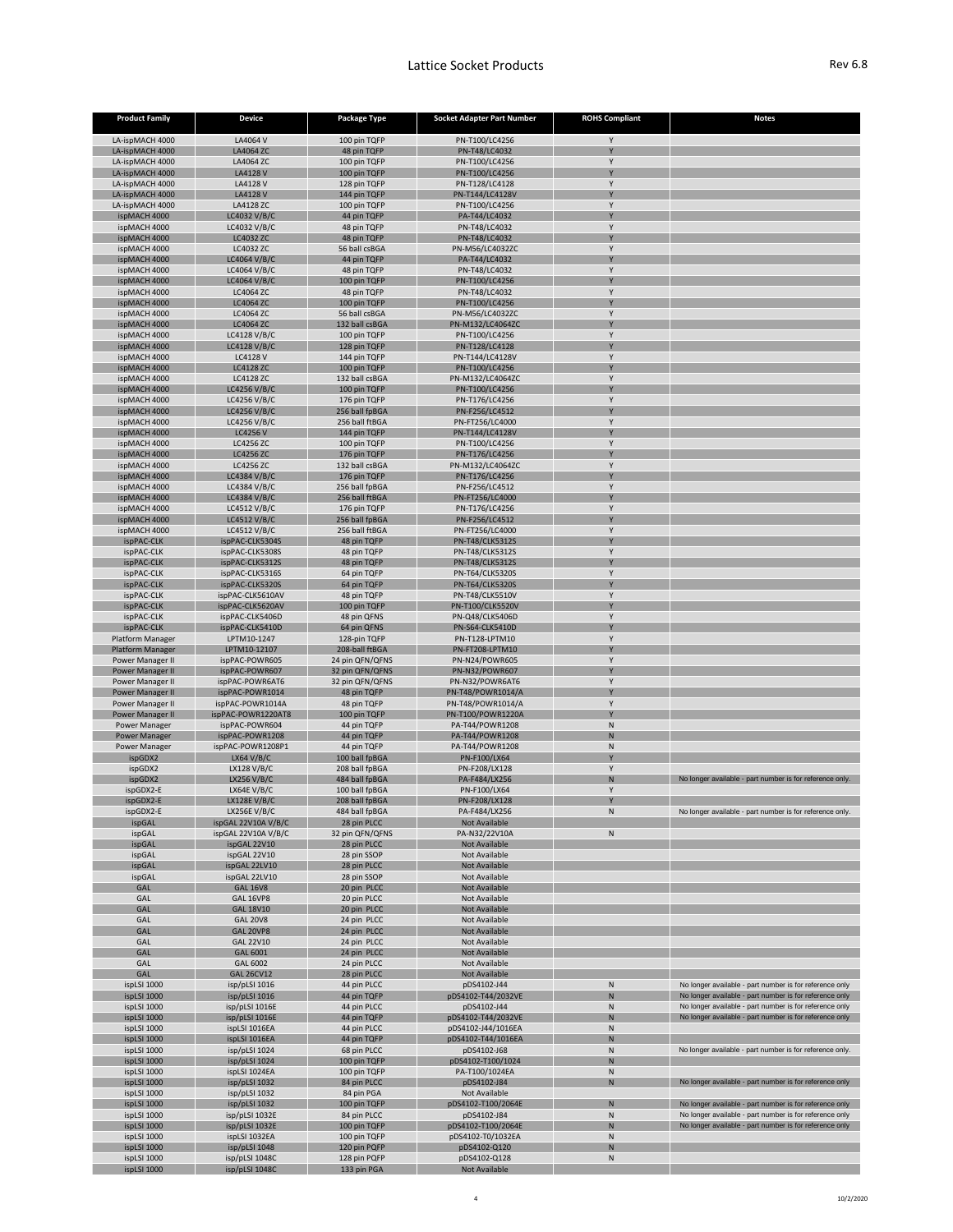| <b>Product Family</b>      | <b>Device</b>                  | <b>Package Type</b>             | <b>Socket Adapter Part Number</b>        | <b>ROHS Compliant</b>        | <b>Notes</b>                                                                                                        |
|----------------------------|--------------------------------|---------------------------------|------------------------------------------|------------------------------|---------------------------------------------------------------------------------------------------------------------|
| ispLSI 1000                | isp/pLSI 1048E                 | 128 pin PQFP                    | pDS4102-Q128                             | N                            |                                                                                                                     |
| ispLSI 1000                | isp/pLSI 1048E                 | 128 pin TQFP                    | pDS4102-T128                             | N                            | No longer available - part number is for reference only                                                             |
| ispLSI 1000                | ispLSI 1048EA                  | 128 pin PQFP                    | PA-Q128/1048EA                           | N                            | No longer available - part number is for reference only                                                             |
| ispLSI 1000<br>ispLSI 2000 | ispLSI 1048EA<br>isp/pLSI 2032 | 128 pin TQFP<br>44 pin PLCC     | PA-T128/1048EA<br>pDS4102-J44            | N<br>N                       | No longer available - part number is for reference only<br>No longer available - part number is for reference only  |
| ispLSI 2000                | isp/pLSI 2032                  | 44 pin TQFP                     | pDS4102-T44/2032VE                       | N                            | No longer available - part number is for reference only                                                             |
| ispLSI 2000                | isp/pLSI 2032                  | 48 pin TQFP                     | pDS4102-T48                              | N                            |                                                                                                                     |
| ispLSI 2000                | ispLSI 2032A                   | 44 pin PLCC                     | pDS4102-J44                              | N                            | No longer available - part number is for reference only                                                             |
| ispLSI 2000<br>ispLSI 2000 | ispLSI 2032A<br>ispLSI 2032A   | 44 pin TQFP<br>48 pin TQFP      | pDS4102-T44/2032VE<br>pDS4102-T48        | N<br>N                       | No longer available - part number is for reference only                                                             |
| ispLSI 2000                | ispLSI 2032E                   | 44 pin PLCC                     | pDS4102-J44                              | N                            | No longer available - part number is for reference only                                                             |
| ispLSI 2000                | ispLSI 2032E                   | 44 pin TQFP                     | pDS4102-T44/2032VE                       | N                            | No longer available - part number is for reference only                                                             |
| ispLSI 2000                | ispLSI 2032E                   | 48 pin TQFP                     | pDS4102-T48                              | <sup>N</sup>                 |                                                                                                                     |
| ispLSI 2000<br>ispLSI 2000 | ispLSI 2032LV<br>ispLSI 2032LV | 44 pin PLCC<br>44 pin TQFP      | pDS4102-J44<br>pDS4102-T44/2032VE        | N<br>N                       | No longer available - part number is for reference only<br>No longer available - part number is for reference only  |
| ispLSI 2000                | ispLSI 2032V                   | 44 pin PLCC                     | pDS4102-J44                              | $\mathsf{N}$                 | No longer available - part number is for reference only                                                             |
| ispLSI 2000                | ispLSI 2032V                   | 44 pin TQFP                     | pDS4102-T44/2032VE                       | <sup>N</sup>                 | No longer available - part number is for reference only                                                             |
| ispLSI 2000                | ispLSI 2032VE                  | 44 pin PLCC                     | pDS4102-J44                              | N                            | No longer available - part number is for reference only                                                             |
| ispLSI 2000<br>ispLSI 2000 | ispLSI 2032VE<br>ispLSI 2032VE | 44 pin TQFP<br>48 pin TQFP      | pDS4102-T44/2032VE<br>pDS4102-T48        | N                            | No longer available - part number is for reference only                                                             |
| ispLSI 2000                | ispLSI 2032VE                  | 49 ball CABGA                   | Not Available                            |                              |                                                                                                                     |
| ispLSI 2000                | ispLSI 2032VL                  | 44 pin PLCC                     | pDS4102-J44                              | N                            | No longer available - part number is for reference only                                                             |
| ispLSI 2000                | ispLSI 2032VL                  | 44 pin TQFP                     | pDS4102-T44/2032VE                       | <sup>N</sup>                 | No longer available - part number is for reference only                                                             |
| ispLSI 2000<br>ispLSI 2000 | ispLSI 2032VL<br>ispLSI 2032VL | 48 pin TQFP<br>49 ball CABGA    | pDS4102-T48<br>Not Available             | N                            |                                                                                                                     |
| ispLSI 2000                | isp/pLSI 2064                  | 84 pin PLCC                     | pDS4102-J84                              | N                            | No longer available - part number is for reference only                                                             |
| ispLSI 2000                | isp/pLSI 2064                  | 100 pin TQFP                    | pDS4102-T100/2064E                       | N                            | No longer available - part number is for reference only                                                             |
| ispLSI 2000                | ispLSI 2064A                   | 84 pin PLCC                     | pDS4102-J84                              | $\mathsf{N}$                 | No longer available - part number is for reference only                                                             |
| ispLSI 2000                | ispLSI 2064A                   | 100 pin TQFP                    | pDS4102-T100/2064E                       | N                            | No longer available - part number is for reference only                                                             |
| ispLSI 2000<br>ispLSI 2000 | ispLSI 2064E<br>ispLSI 2064V   | 100 pin TQFP<br>44 pin PLCC     | pDS4102-T100/2064E<br>pDS4102-J44        | N<br>N                       | No longer available - part number is for reference only<br>No longer available - part number is for reference only  |
| ispLSI 2000                | ispLSI 2064V                   | 44 pin TQFP                     | pDS4102-T44/2032VE                       | N                            | No longer available - part number is for reference only                                                             |
| ispLSI 2000                | ispLSI 2064V                   | 84 pin PLCC                     | pDS4102-J84/2064V                        | $\mathsf{N}$                 |                                                                                                                     |
| ispLSI 2000                | ispLSI 2064V                   | 100 pin TQFP                    | pDS4102-T100/2128V                       | N                            | No longer available - part number is for reference only                                                             |
| ispLSI 2000                | ispLSI 2064VE                  | 44 pin PLCC                     | pDS4102-J44                              | $\mathsf{N}$                 | No longer available - part number is for reference only                                                             |
| ispLSI 2000<br>ispLSI 2000 | ispLSI 2064VE<br>ispLSI 2064VE | 44 pin TQFP<br>100 pin TQFP     | pDS4102-T44/2032VE<br>pDS4102-T100/2128V | $\mathsf{N}$<br>$\mathsf{N}$ | No longer available - part number is for reference only<br>No longer available - part number is for reference only  |
| ispLSI 2000                | ispLSI 2064VE                  | 100 ball CABGA                  | pDS4102-FB0/2064VE                       | N                            | No longer available - part number is for reference only                                                             |
| ispLSI 2000                | ispLSI 2064VL                  | 44 pin PLCC                     | pDS4102-J44                              | N                            | No longer available - part number is for reference only                                                             |
| ispLSI 2000                | ispLSI 2064VL                  | 44 pin TQFP                     | pDS4102-T44/2032VE                       | $\mathsf{N}$                 | No longer available - part number is for reference only                                                             |
| ispLSI 2000                | ispLSI 2064VL                  | 100 pin TQFP                    | pDS4102-T100/2128V                       | N                            | No longer available - part number is for reference only                                                             |
| ispLSI 2000<br>ispLSI 2000 | ispLSI 2064VL<br>isp/pLSI 2096 | 100 ball CABGA<br>128 pin PQFP  | pDS4102-FB0/2064VE<br>pDS4102-Q128       | N<br>N                       | No longer available - part number is for reference only                                                             |
| ispLSI 2000                | isp/pLSI 2096                  | 128 pin TQFP                    | pDS4102-T128                             | N                            | No longer available - part number is for reference only                                                             |
| ispLSI 2000                | ispLSI 2096A                   | 128 pin PQFP                    | pDS4102-Q128                             | N                            |                                                                                                                     |
| ispLSI 2000                | ispLSI 2096A                   | 128 pin TQFP                    | pDS4102-T128                             | N                            | No longer available - part number is for reference only                                                             |
| ispLSI 2000                | ispLSI 2096E                   | 128 pin PQFP                    | pDS4102-Q128                             | N                            |                                                                                                                     |
| ispLSI 2000<br>ispLSI 2000 | ispLSI 2096E<br>ispLSI 2096V   | 128 pin TQFP<br>128 pin TQFP    | pDS4102-T128<br>pDS4102-T128/2096V       | N<br>N                       | No longer available - part number is for reference only                                                             |
| ispLSI 2000                | ispLSI 2096V                   | 128 pin PQFP                    | pDS4102-Q128/2096V                       | $\mathsf{N}$                 |                                                                                                                     |
| ispLSI 2000                | ispLSI 2096VE                  | 128 pin TQFP                    | pDS4102-T128/2096V                       | $\mathsf{N}$                 |                                                                                                                     |
| ispLSI 2000                | ispLSI 2096VL                  | 128 pin TQFP                    | pDS4102-T128/2096V                       | N                            |                                                                                                                     |
| ispLSI 2000                | isp/pLSI 2128                  | 160 pin MQUAD                   | pDS4102-M160<br>pDS4102-M160             | N<br>N                       | No longer available - part number is for reference only<br>No longer available - part number is for reference only  |
| ispLSI 2000                | isp/pLSI 2128                  | 160 pin PQFP                    | pDS4102-T176 or                          |                              |                                                                                                                     |
| ispLSI 2000                | isp/pLSI 2128                  | 176 pin TQFP                    | pDS4102-T176/2128E                       | N                            |                                                                                                                     |
| ispLSI 2000                | ispLSI 2128A                   | 160 pin PQFP                    | pDS4102-M160                             | $\mathsf{N}$                 | No longer available - part number is for reference only                                                             |
| ispLSI 2000                | ispLSI 2128A                   | 176 pin TQFP                    | pDS4102-T176 or                          | N                            |                                                                                                                     |
| ispLSI 2000                | ispLSI 2128E                   | 176 pin TQFP                    | pDS4102-T176/2128E<br>pDS4102-T176/2128E | N                            | No longer available - part number is for reference only                                                             |
| ispLSI 2000                | ispLSI 2128V                   | 84 pin PLCC                     | pDS4102-J84/2064V                        | N                            |                                                                                                                     |
| ispLSI 2000                | ispLSI 2128V                   | 100 pin TQFP                    | pDS4102-T100/2128V                       | N                            | No longer available - part number is for reference only                                                             |
| ispLSI 2000                | ispLSI 2128V                   | 160 pin PQFP                    | pDS4102-Q160/2128V                       | <sup>N</sup>                 |                                                                                                                     |
| ispLSI 2000                | ispLSI 2128V                   | 176 pin TQFP                    | pDS4102-T176/2128V                       | $\mathsf{N}$                 |                                                                                                                     |
| ispLSI 2000<br>ispLSI 2000 | ispLSI 2128VE<br>ispLSI 2128VE | 100 pin TQFP<br>100 ball CABGA  | pDS4102-T100/2128V<br>pDS4102-FB0/2064VE | N<br>N                       | No longer available - part number is for reference only<br>No longer available - part number is for reference only  |
| ispLSI 2000                | ispLSI 2128VE                  | 160 pin PQFP                    | pDS4102-Q160/2128V                       | N                            |                                                                                                                     |
| ispLSI 2000                | ispLSI 2128VE                  | 176 pin TQFP                    | pDS4102-T176/2128V                       | N                            |                                                                                                                     |
| ispLSI 2000                | ispLSI 2128VE                  | 208 ball FPBGA                  | pDS4102-FB208-B1                         | N                            |                                                                                                                     |
| ispLSI 2000<br>ispLSI 2000 | ispLSI 2128VL<br>ispLSI 2128VL | 100 pin TQFP<br>100 ball CABGA  | pDS4102-T100/2128V<br>pDS4102-FB0/2064VE | N<br>N                       | No longer available - part number is for reference only<br>No longer available - part number is for reference only  |
| ispLSI 2000                | ispLSI 2128VL                  | 160 pin PQFP                    | pDS4102-Q160/2128V                       | ${\sf N}$                    |                                                                                                                     |
| ispLSI 2000                | ispLSI 2128VL                  | 176 pin TQFP                    | pDS4102-T176/2128V                       | N                            |                                                                                                                     |
| ispLSI 2000                | ispLSI 2128VL                  | 208 ball FPBGA                  | pDS4102-FB208-B1                         | N                            |                                                                                                                     |
| ispLSI 2000                | ispLSI 2192VE                  | 128 pin TQFP                    | pDS4102-T128/2096V                       | N                            |                                                                                                                     |
| ispLSI 2000<br>ispLSI 2000 | ispLSI 2192VE<br>ispLSI 2192VL | 144 ball FPBGA<br>128 pin TQFP  | pDS4102-FB144-A1<br>pDS4102-T128/2096V   | $\mathsf{N}$<br>$\mathsf{N}$ |                                                                                                                     |
| ispLSI 2000                | ispLSI 2192VL                  | 144 ball FPBGA                  | pDS4102-FB144-A1                         | N                            |                                                                                                                     |
| ispLSI 3000                | ispLSI 3160                    | 208 pin PQFP                    | pDS4102-M208/3320                        | $\mathsf{N}$                 |                                                                                                                     |
| ispLSI 3000                | ispLSI 3192                    | 240 pin MQUAD                   | pDS4102-M240                             | N                            |                                                                                                                     |
| ispLSI 3000                | ispLSI 3256                    | 160 pin MQUAD                   | pDS4102-M160                             | $\mathsf{N}$                 | No longer available - part number is for reference only<br>No longer available - part number is for reference only  |
| ispLSI 3000<br>ispLSI 3000 | ispLSI 3256A<br>ispLSI 3256A   | 160 pin PQFP<br>160 pin MQUAD   | pDS4102-M160<br>pDS4102-M160             | $\mathsf{N}$<br>N            | No longer available - part number is for reference only                                                             |
| ispLSI 3000                | ispLSI 3256E                   | 304 pin MQUAD                   | pDS4102-M304                             | $\mathsf{N}$                 |                                                                                                                     |
| ispLSI 3000                | ispLSI 3256E                   | 320 ball SBGA                   | PA-B320/3256E                            | N                            | No longer available - part number is for reference only.                                                            |
| ispLSI 3000                | ispLSI 3320                    | 208 pin PQFP                    | pDS4102-M208/3320                        | N                            |                                                                                                                     |
| ispLSI 3000                | ispLSI 3320                    | 208 pin MQUAD                   | pDS4102-M208/3320                        | N                            |                                                                                                                     |
| ispLSI 3000<br>ispLSI 5000 | ispLSI 3320<br>ispLSI 5256V    | 320 ball SBGA<br>208 pin PQFP   | PA-B320/3320<br>PN-Q208/5256V            | N<br><sup>Y</sup>            | No longer available - part number is for reference only.<br>No longer available - part number is for reference only |
| ispLSI 5000                | ispLSI 5256V                   | 272 ball PBGA                   | pDS4102-B272/5256V                       | N                            | No longer available - part number is for reference only                                                             |
| ispLSI 5000                | ispLSI 5256V                   | 208 ball FPBGA                  | pDS4102-FB208-A1                         | $\mathsf{N}$                 | No longer available - part number is for reference only                                                             |
| ispLSI 5000                | ispLSI 5256VA                  | 208 pin PQFP                    | PN-Q208/5256V                            | Y                            | No longer available - part number is for reference only                                                             |
| ispLSI 5000<br>ispLSI 5000 | ispLSI 5256VA<br>ispLSI 5256VA | 272 ball PBGA<br>208 ball FPBGA | pDS4102-B272/5256V<br>pDS4102-FB208-A1   | ${\sf N}$<br>$\mathsf{N}$    | No longer available - part number is for reference only<br>No longer available - part number is for reference only  |
| ispLSI 5000                | ispLSI 5384V                   | 208 pin PQFP                    | PN-Q208/5256V                            |                              | No longer available - part number is for reference only                                                             |
| ispLSI 5000                | ispLSI 5384V                   | 272 ball PBGA                   | pDS4102-B272/5256V                       | $\mathsf{N}$                 | No longer available - part number is for reference only                                                             |